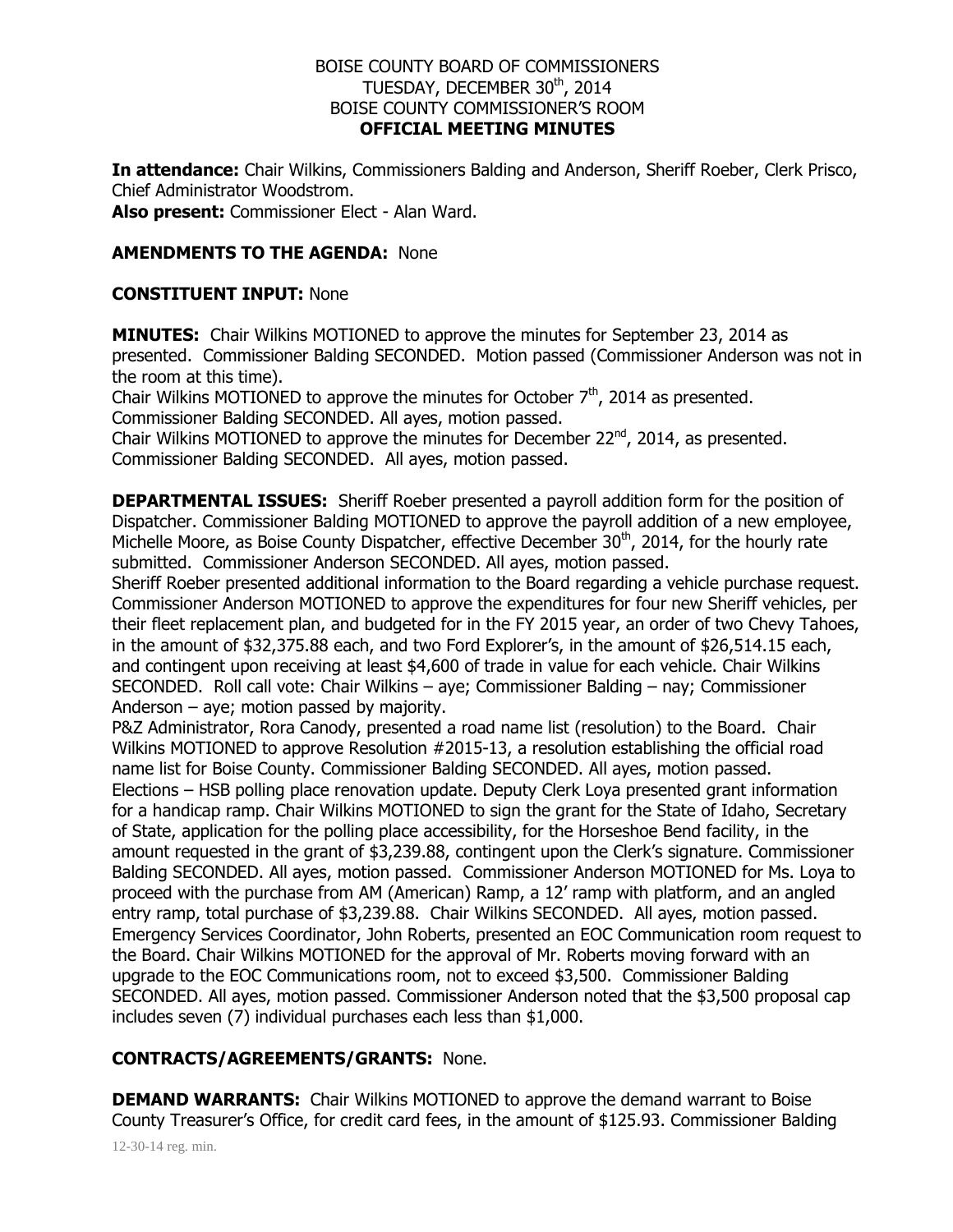SECONDED. All ayes, motion passed. Chair Wilkins MOTIONED to approve the demand warrant to M&M Court Reporting Services, in the amount of \$599.25, for transcription fee and video technician fee, for deposition related to case #CR 2014-312. Commissioner Balding SECONDED. All ayes, motion passed.

**INDIGENT:** Chair Wilkins MOTIONED to go into executive session per I.C. 67-2345(1)(d) to discuss indigent case numbers: 11-1-C, 14-12-A, 14-11-A, 11-05-A, 14-12-B and 14-12-C. Commissioner Anderson SECONDED. Roll call vote: Chair Wilkins – aye; Commissioner Balding – aye; Commissioner Anderson - aye, motion passed. Coming out of executive session under Idaho Code 67-2345(1)(d), Chair Wilkins stated that, on case number 11-01-C, there was simply an update from staff, as we are awaiting further information from the CAT Board. Chair Wilkins MOTIONED, for case #11-05-A, that we sign the release of lien. Commissioner Anderson SECONDED. All ayes, motion passed. For case #14-11-A, Chair Wilkins MOTIONED to deny, due to noncompliance and that it is not the responsibility of the applicant to pay. Commissioner Balding SECONDED. All ayes, motion passed. Chair Wilkins MOTIONED, for case #14-12-A, to deny, as it is not medically necessary. Commissioner Balding SECONDED. All ayes, motion passed. Commissioner Anderson added that it is not necessary, based on medical review. Case #14-12-B, Chair Wilkins MOTIONED to sign the lien, as presented. Commissioner Balding SECONDED. All ayes, motion passed. Chair Wilkins MOTIONED to approve the case, #14-12-C, as presented, for cremation expenses. Commissioner Balding SECONDED. All ayes, motion passed.

Chair Wilkins MOTIONED to go into executive session per I.C. 67-23459(1)(b), under personnel, for discussion of employee evaluations prior to this afternoon. Commissioner Anderson SECONDED. Roll call vote: Chair Wilkins – aye; Commissioner Balding – aye; Commissioner Anderson - aye, motion passed. Coming out of executive session per Idaho Code 2345(1)(b), under personnel, the Board discussed employee evaluations and will be doing some revisions and working on that before this afternoon.

**PA ISSUES:** Prosecutor Gee updated the Board of the following items: 1) EMS Joint Powers Agreement, the Weilmunster MOU (to be discussed in executive session), an amendment of the Snowmobile Trail Ordinance #2014-01, revised dates regarding the Unified Land Ordinance, the internal control policy, and the Garden Valley Recreation District. Clerk Prisco provided information to the Board regarding a discussion that she had with the President of the Garden Valley Recreation District and agreed to follow up with a request for a certified copy of a resolution from the District.

Chair Wilkins MOTIONED to go into executive session per Idaho Code 67-2345(1)(f), for pending litigation, and under 67-2345(1)(b), for personnel. Commissioner Balding SECONDED. Roll call vote: Chair Wilkins – aye; Commissioner Balding – aye; Commissioner Anderson - aye, motion passed. Coming out of executive session per I.C. 67-2345(1)(f), litigation, Chair Wilkins stated that the Board received updates on possible litigation, and for 67-2345(1)(b), personnel, the Board received an update on the status of the issue.

**SOUTH FORK PAYETTE BRIDGE SUPPLEMENT:** Bill Russell of TO Engineers gave an overview of where they are at on the bridge project and stated that they are requesting an additional \$9,000. Bill Jones, R&B Superintendent and Marilyn Newman, R&B Administrative Assistant, were in attendance. Commissioner Anderson MOTIONED to sign the professional service agreement, Supplemental Agreement #2, with TO Engineers, Inc., for the South Fork Payette River Bridge project, Key no. 09986, Agreement #8551, in the amount of \$9,000. Chair Wilkins SECONDED. Roll call vote: Chair Wilkins – aye; Commissioner Balding – aye; Commissioner Anderson - aye, motion passed.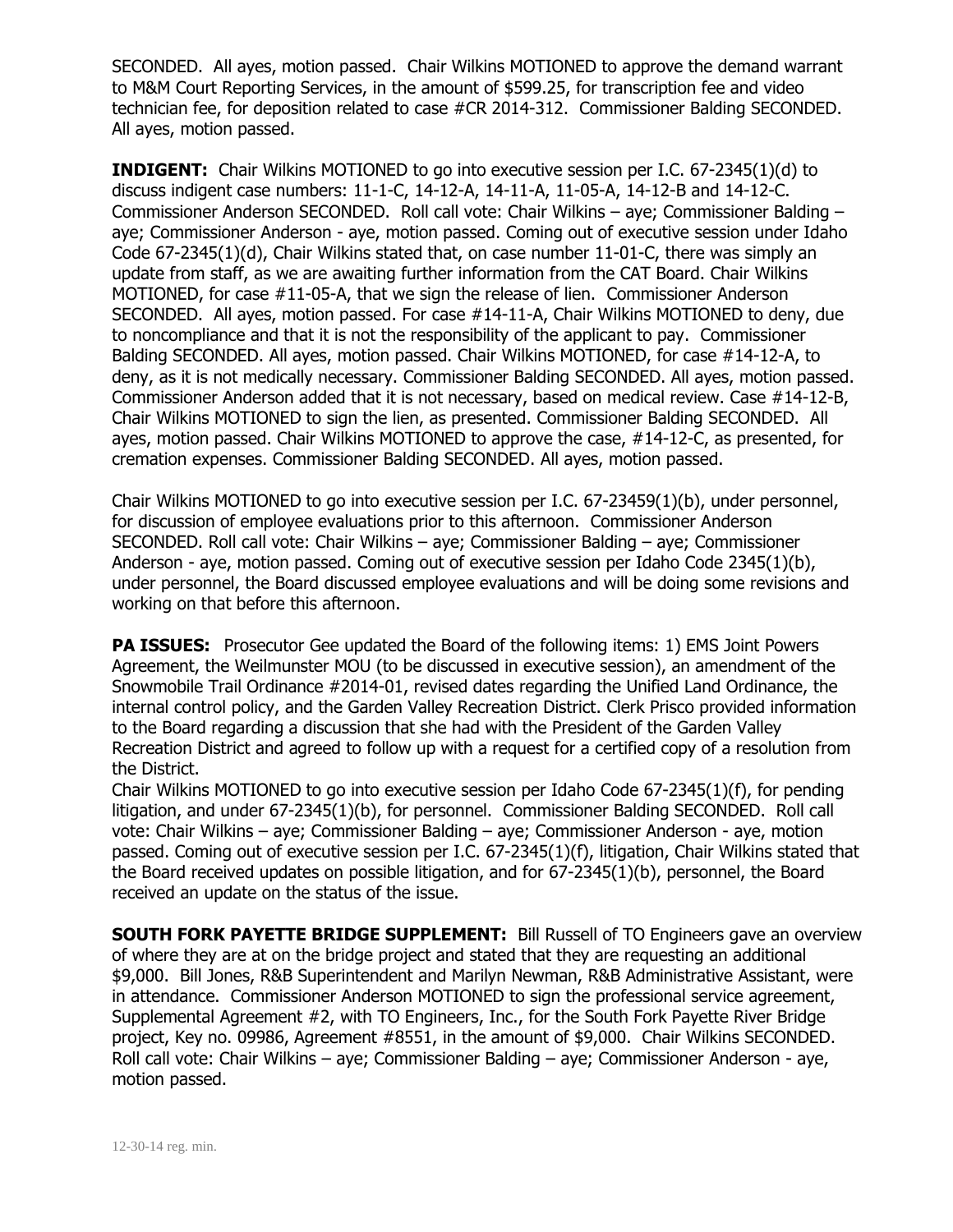### **MISCELLANEOUS & CORRESPONDENCE:**

- Commissioner Discussion/Committee Reports Commissioner Anderson spoke about additional wetlands mitigation needed on the Middle Fork Payette River Bridge, and a presentation from Jerry Flahtz, LHTAC, scheduled for January  $6<sup>th</sup>$ , 2015.
- Commissioner Anderson brought forward a discussion on the Court Facility Resolution.
- Procurement Card update Clerk Prisco stated they are in transit and will have them very soon for the Prosecutor's office.
- Board Of Equalization Monthly reports/action: none.
- Road Department Annual Road & Street Financial Report: Clerk Prisco stated that she did review the report and discussed one change that was made to the report. Chair Wilkins MOTIONED to sign the Annual Road & Street Report, with the correction that the Clerk stated. Commissioner Balding SECONDED. All ayes, motion passed.
- Road/Street maps (6) that are to be signed and given to ITD. Road Department Superintendent, Bill Jones, presented road/street maps that are to be signed and submitted to ITD. Chair Wilkins MOTIONED to sign the 2014 reporting of road surface maps for Road & Bridge. Commissioner Balding SECONDED. All ayes, motion passed.
- Film Permit Policy Resolution: Chair Wilkins MOTIONED to approve Resolution 2015- 14, a Boise County resolution for filming permit policy with the policy attached to the resolution. Commissioner Balding SECONDED. All ayes, motion passed.
- Internal Control Policy Resolution: Chair Wilkins MOTIONED to approve Resolution 2015-15, a Boise County resolution adopting the Boise County internal control for financial reporting. Commissioner Balding SECONDED. All ayes, motion passed. There was discussion with the Clerk on portions of the policy.
- Payette River Scenic Byway Resolution: Chair Wilkins MOTIONED to approve Resolution 2015-16, a Boise County resolution adopting the Payette River Scenic Byway Corridor Management Plan, to cooperate in the implementation, maintenance, and operations of its management plan, and identify development, at no cost to the county. Commissioner Anderson SECONDED. All ayes, motion passed.
- Letter of Support for Snowgroomers Program Grant Commissioner Anderson asked to table this until next week.
- Future Agenda Topics Review the Board discussed the future agendas.
- Commissioner Anderson spoke about the Boise Foothills MOU and asked the Board if they would be signing it next week. The rest of the Board stated that they would like the incoming Commissioners to review and approve the MOU.
- Resolution 2015-09 is being resigned as there was a typo (wrong entity in the first paragraph). Chair Wilkins spoke about the change made to the resolution.

**SWICHA:** David Patten, Director, spoke about the Joint Powers Agreement before the Board. Mr. Patten stated that this is the Third Amendment to and Restatement of Joint Exercise of Powers Agreement for the purpose of creating a multi-county/city housing authority to foster housing development in the jurisdictions of participating public agencies. Mr. Patten also stated that they worked with ICRMP to make the revisions to the document. Mr. Patten stated that they are active in communities and with Health & Welfare. Mr. Patten also stated that Jessica Gasiorowski is the County's representative. Assessor Adamson spoke about the agreement. This will be tabled until next week as the Prosecutor needs to review the document. SWICHA's next meeting is in January and Chair Wilkins stated she would like to attend.

**COMMISSIONER'S EMPLOYEE EVALUATIONS:** Chair Wilkins MOTIONED to go into executive session per I.C. 67-2345(1)(b), personnel. Commissioner Anderson SECONDED. Roll call vote: Chair Wilkins – aye; Commissioner Balding – aye; Commissioner Anderson - aye, motion passed.